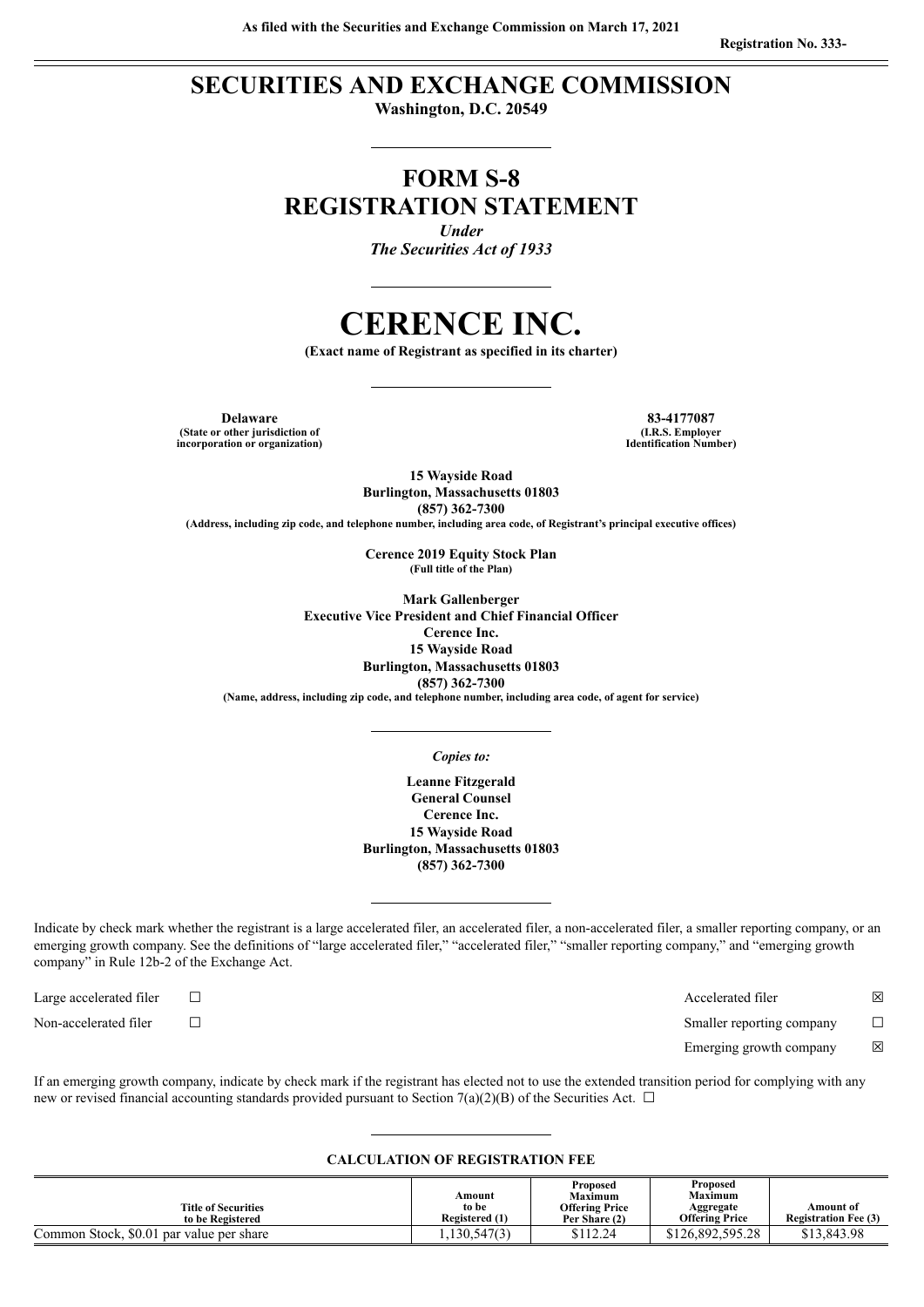- (1) Pursuant to Rule 416(a) under the Securities Act of 1933, as amended (the "Securities Act"), this Registration Statement shall be deemed to cover any additional shares of the Registrant's Common Stock ("Common Stock") that become issuable under the above listed plans by reason of any stock dividend, stock split, recapitalization or similar transaction effected without the Registrant's receipt of consideration that results in an increase in the number of the outstanding shares of Common Stock.
- (2) Estimated solely for the purpose of computing the registration fee and based on the average high and low sale prices of the Common Stock as reported on the Nasdaq Global Select Market on March 15, 2021 in accordance with Rule 457(c) under the Securities Act.
- (3) Represents an automatic increase to the number of shares of Common Stock available for issuance under the Registrant's 2019 Equity Stock Plan, or Stock Plan, in accordance with the automatic annual increase provisions of the Stock Plan, effective as of January 1, 2021. Shares available for issuance under the Stock Plan were previously registered on a registration statement on Form S-8 filed with the Securities and Exchange Commission on October 2, 2019 (File No. 333-234040).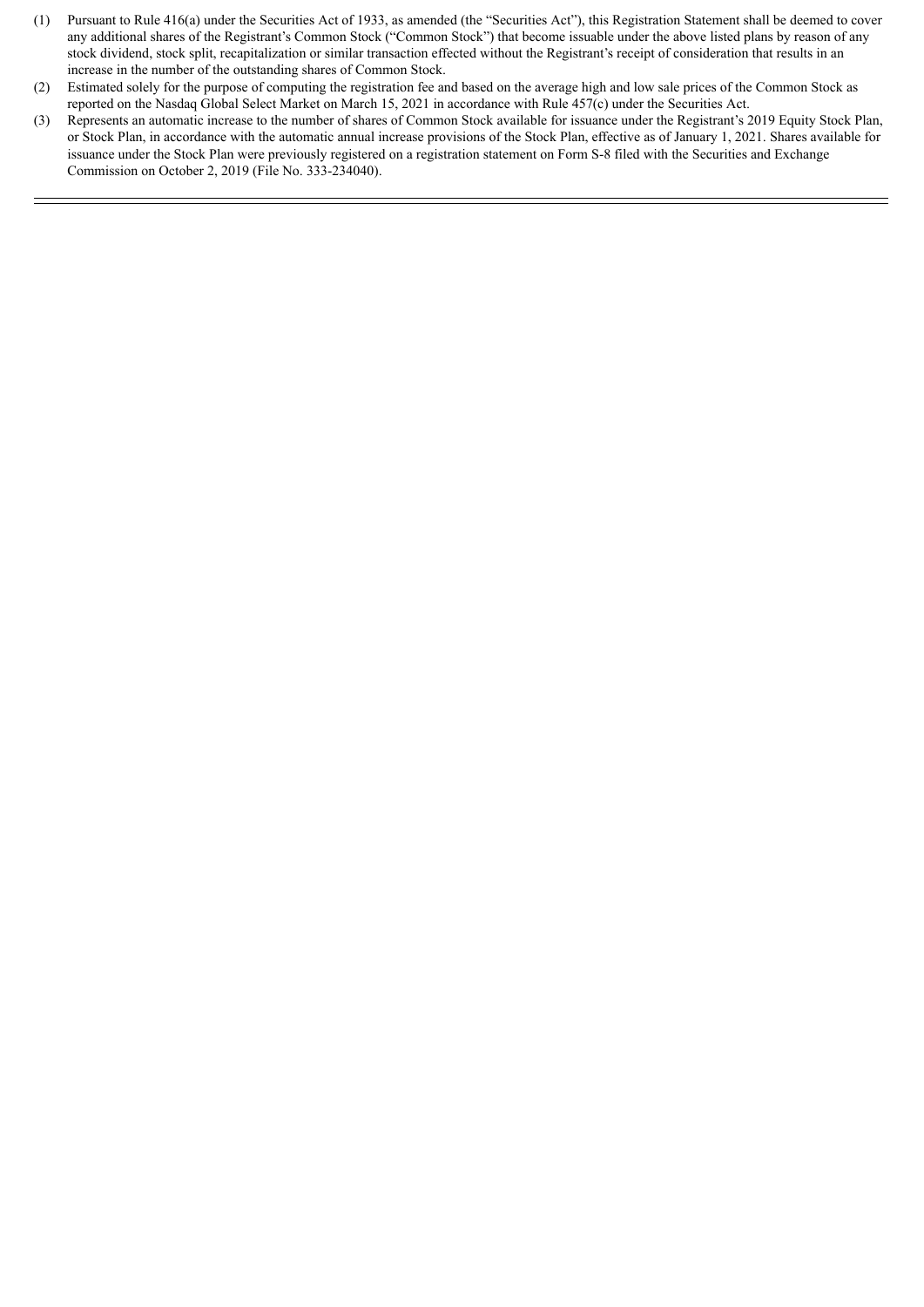### **EXPLANATORY NOTE**

This Registration Statement on Form S-8 registers 1,130,547 additional shares of Common Stock under the Stock Plan which were added on January 1, 2021 as a result of an automatic annual increase provision therein. The additional shares are of the same class as other securities relating to the Stock Plan for which the Registrant's registration statement filed on Form S-8 on October 2, 2019 (File No. 333-234040) is effective. The information contained in the Registrant's registration statement filed on Form S-8 on October 2, 2019 (File No. 333-234040) is hereby incorporated by reference pursuant to General Instruction E.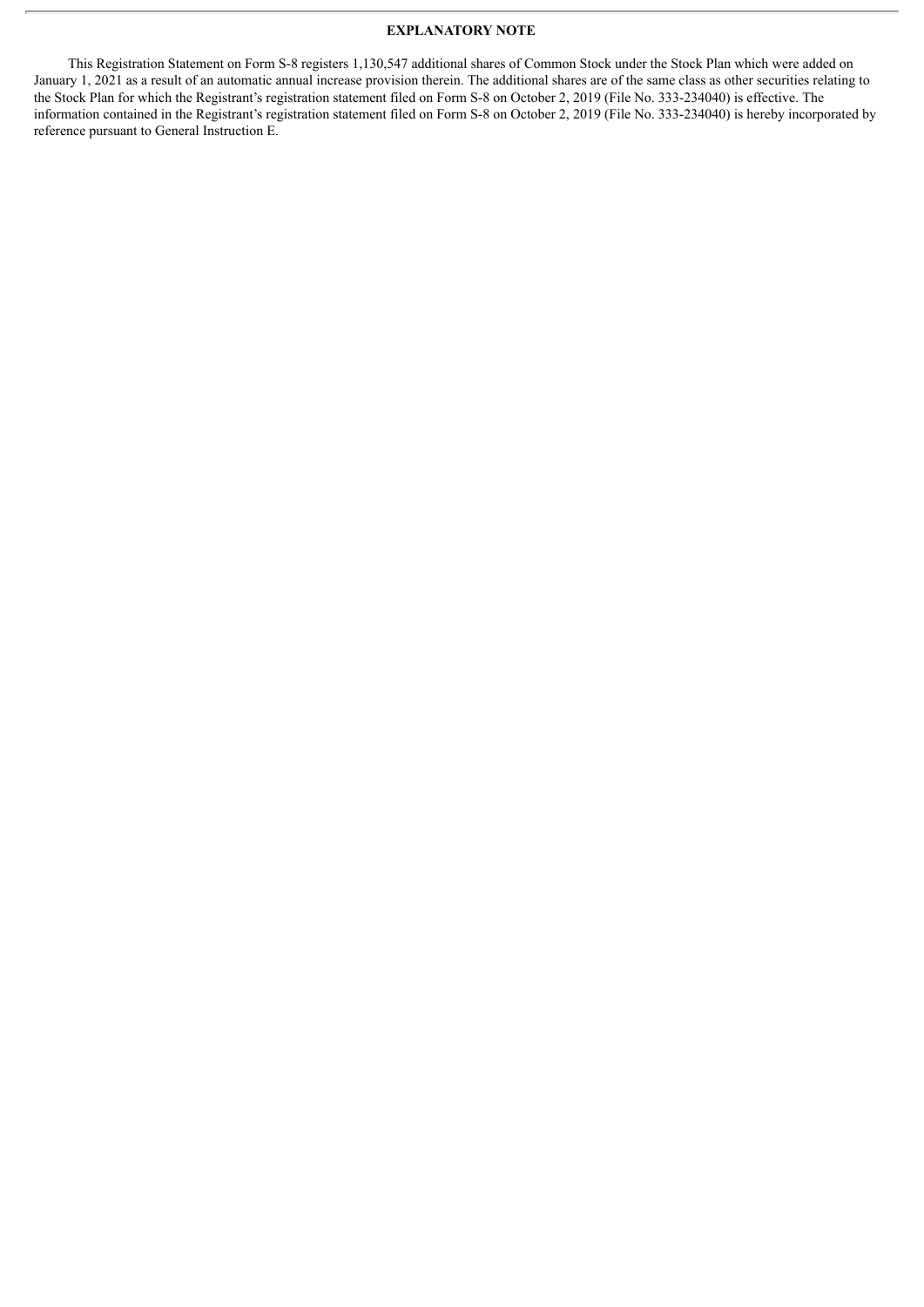### **PART II**

## **INFORMATION REQUIRED IN THE REGISTRATION STATEMENT**

## **Item 8. Exhibits.**

See the Exhibit Index below for a list of exhibits filed as part of this registration statement on Form S-8, which Exhibit Index is incorporated herein by reference.

| Exhibit<br><b>Number</b> | <b>Exhibit Document</b>                                                                                                                                                                                      |
|--------------------------|--------------------------------------------------------------------------------------------------------------------------------------------------------------------------------------------------------------|
| 4.1                      | Amended and Restated Certificate of Incorporation of Cerence Inc. (incorporated by reference to Exhibit 3.1 to the Current Report on<br>Form 8-K filed with the SEC on October 2, 2019 (File No. 001-39030)) |
| 4.2                      | <u>Amended and Restated By-Laws of Cerence Inc. (incorporated by reference to Exhibit 3.2 to the Current Report on Form 8-K filed with</u><br>the SEC on October 2, 2019 (File No. 001-39030))               |
| $5.1*$                   | Legal Opinion of Leanne J. Fitzgerald, General Counsel of Cerence Inc.                                                                                                                                       |
| 99.1                     | Cerence 2019 Equity Incentive Plan (incorporated by reference to Exhibit 4.3 to the Registration Statement on Form S-8 filed with the<br>SEC on October 2, 2019 (Filed No. 333-234040))                      |
| $23.1*$                  | Consent of BDO USA, LLP                                                                                                                                                                                      |
| $23.2*$                  | Consent of Leanne J. Fitzgerald General Counsel of Cerence Inc. (contained in Exhibit 5.1 hereto)                                                                                                            |

24.1\* Power of Attorney (see [signature](#page-4-0) page)

\* Exhibits marked with an asterisk (\*) are filed herewith.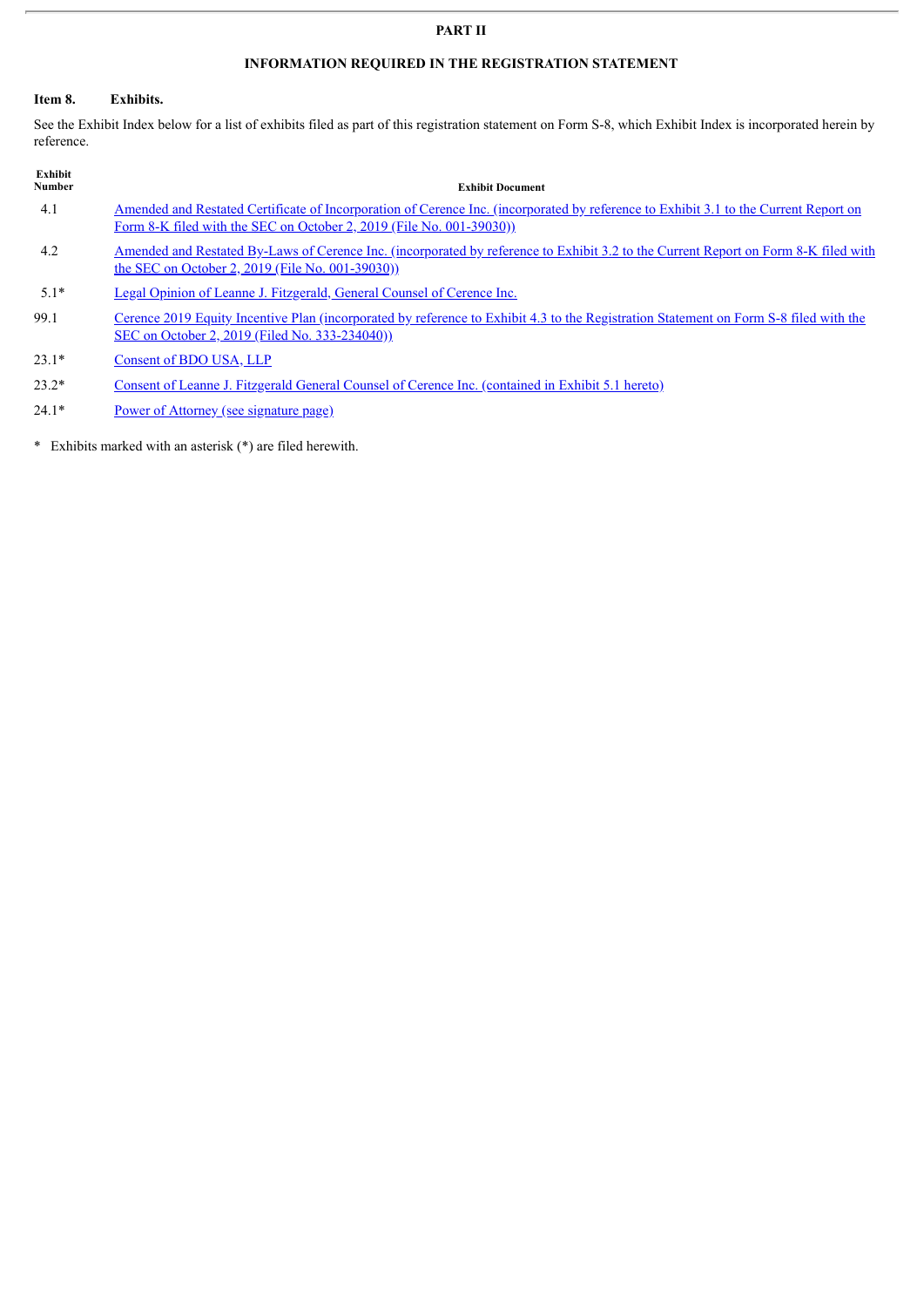### **SIGNATURES**

<span id="page-4-0"></span>Pursuant to the requirements of the Securities Act of 1933, as amended, the Registrant certifies that it has reasonable grounds to believe that it meets all of the requirements for filing on Form S-8 and has duly caused this Registration Statement to be signed on its behalf by the undersigned, thereunto duly authorized, in the city of Burlington, Commonwealth of Massachusetts, on March 17, 2021.

### **Cerence Inc.**

By: /s/ Sanjay Dhawan

Sanjay Dhawan Chief Executive Officer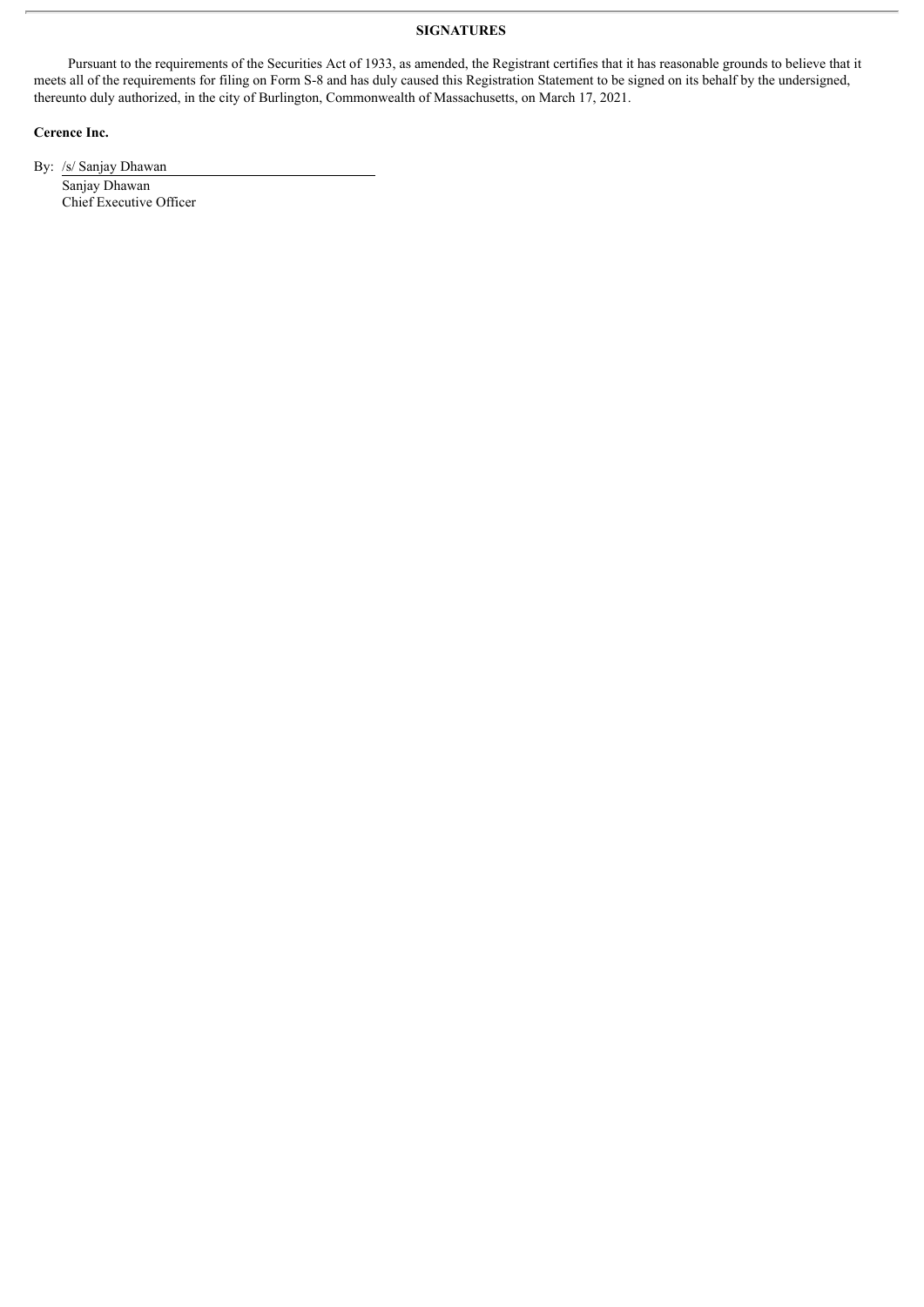#### **POWER OF ATTORNEY**

KNOW ALL PERSONS BY THESE PRESENTS, that each person whose signature appears below constitutes and appoints Sanjay Dhawan and Mark Gallenberger, jointly and severally, as such person's attorneys-in-fact, each with the power of substitution, for such person in any and all capacities, to sign any amendments (including post-effective amendments) to this Registration Statement on Form S-8, and to file the same, with exhibits thereto and other documents in connection therewith, with the Securities and Exchange Commission, hereby ratifying and confirming all that each of said attorneys-in-fact, or his substitute or substitutes, may do or cause to be done by virtue hereof.

Pursuant to the requirements of the Securities Act of 1933, as amended, this Registration Statement has been signed by the following persons in the capacities and on the date indicated.

| Signature             | <b>Title</b>                                         | Date           |  |
|-----------------------|------------------------------------------------------|----------------|--|
| /s/ Sanjay Dhawan     | <b>Chief Executive Officer</b>                       | March 17, 2021 |  |
| Sanjay Dhawan         | (Principal Executive Officer)                        |                |  |
|                       | Executive Vice President and Chief Financial Officer |                |  |
| /s/ Mark Gallenberger | (Principal Financial and Accounting Officer)         | March 17, 2021 |  |
| Mark Gallenberger     |                                                      |                |  |
| /s/ Arun Sarin        | Chairman                                             | March 17, 2021 |  |
| Arun Sarin            |                                                      |                |  |
| /s/ Marianne Budnik   | Director                                             | March 17, 2021 |  |
| Marianne Budnik       |                                                      |                |  |
| /s/ Thomas Beaudoin   | Director                                             | March 17, 2021 |  |
| Thomas Beaudoin       |                                                      |                |  |
| /s/ Sanjay Jha        | Director                                             | March 17, 2021 |  |
| Sanjay Jha            |                                                      |                |  |
| /s/ Kristi Ann Matus  | Director                                             | March 17, 2021 |  |
| Kristi Ann Matus      |                                                      |                |  |
| /s/ Alfred Nietzel    | Director                                             | March 17, 2021 |  |
| Alfred Nietzel        |                                                      |                |  |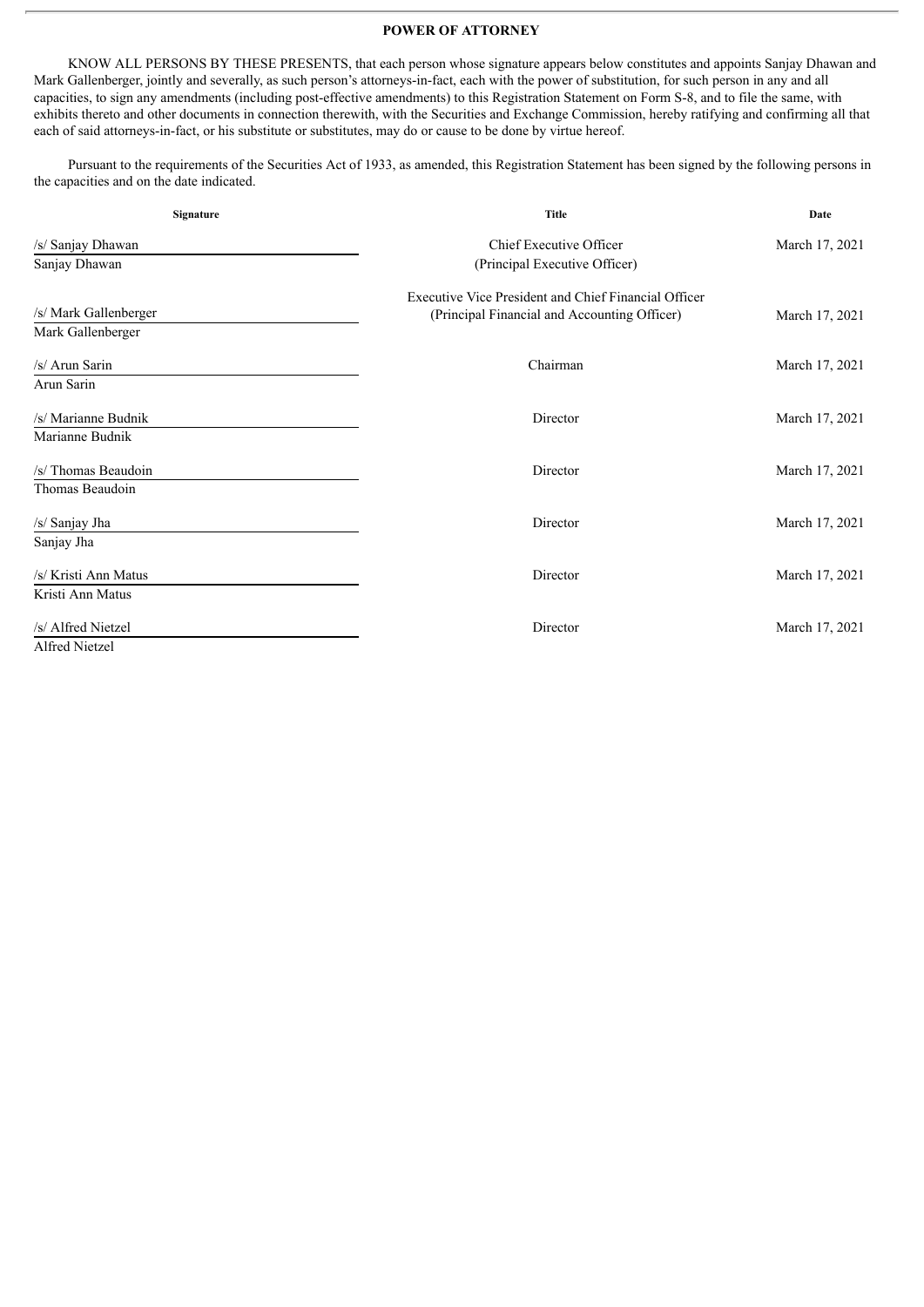## EXHIBIT 5.1

## March 17, 2021

<span id="page-6-0"></span>Cerence Inc. 15 Wayside Road Burlington, MA 01803

#### *Re: Registration Statement on Form S-8*

Ladies and Gentlemen:

I have examined the Registration Statement on Form S-8 to be filed by Cerence Inc., a Delaware corporation (the "Company"), with the Securities and Exchange Commission on or about March 17, 2021 (the "Registration Statement"), relating to the registration under the Securities Act of 1933, as amended (the "Securities Act"), of 1,130,547 shares of the Company's Common Stock \$0.01 par value (the "Shares") reserved for issuance pursuant to the Cerence 2019 Equity Incentive Plan. As your legal counsel, I have examined the proceedings taken and am familiar with the proceedings proposed to be taken by the Company in connection with the sale and issuance of the Shares pursuant to the Cerence 2019 Equity Incentive Plan. It is my opinion that the Shares, when issued and sold in the manner referred to in the Cerence 2019 Equity Incentive Plan, will be legally and validly issued, fully paid and nonassessable.

I hereby consent to the filing of this opinion with the Securities and Exchange Commission (the "Commission") as an exhibit to the Registration Statement. In giving this consent, I do not thereby admit that I am in the category of persons whose consent is required under Section 7 of the Securities Act or the rules and regulations of the Commission promulgated thereunder.

This opinion is furnished by me as General Counsel of the Company in connection with the filing of the Registration Statement and is not to be used, circulated or quoted for any other purpose or otherwise referred to or relied upon by any other person without the prior express written permission of the Company other than in connection with the offer and sale of Shares while the Registration Statement is in effect.

Very truly yours,

/s/ Leanne J. Fitzgerald

Leanne J. Fitzgerald General Counsel Cerence Inc.